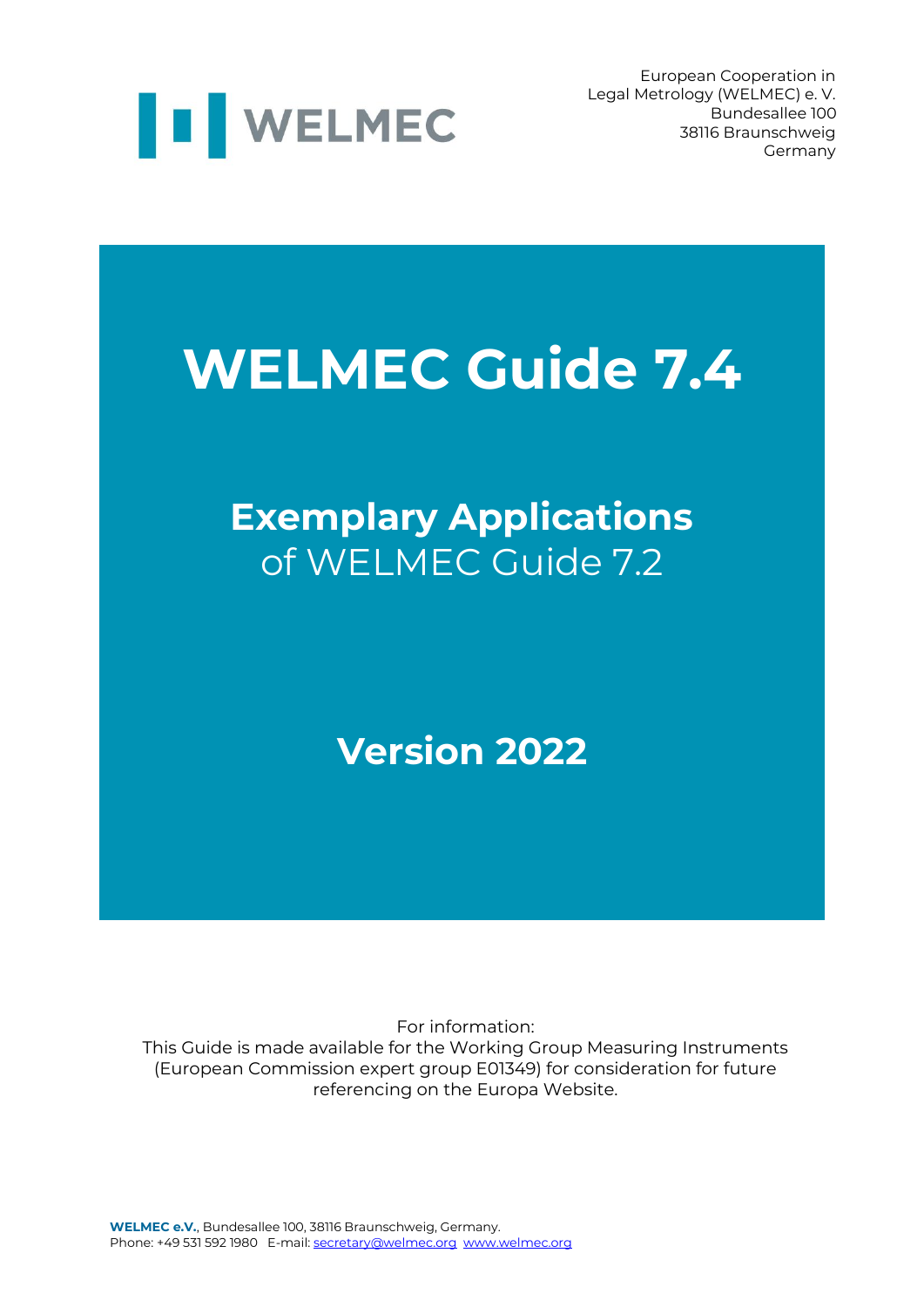# I WELMEC

WELMEC e.V. is a cooperation between the legal metrology authorities of the Member States of the European Union and EFTA. This document is one of a number of Guides published by WELMEC e.V. to provide guidance to manufacturers of measuring instruments and to notified bodies responsible for conformity assessment of their products. The Guides are purely advisory and do not themselves impose any restrictions or additional technical requirements beyond those contained in relevant EU Directives. Alternative approaches may be acceptable, but the guidance provided in this document represents the considered view of WELMEC e.V as to the best practice to be followed.

Published by: WELMEC Secretariat

E-mail: secretary@welmec.org Website: www.welmec.org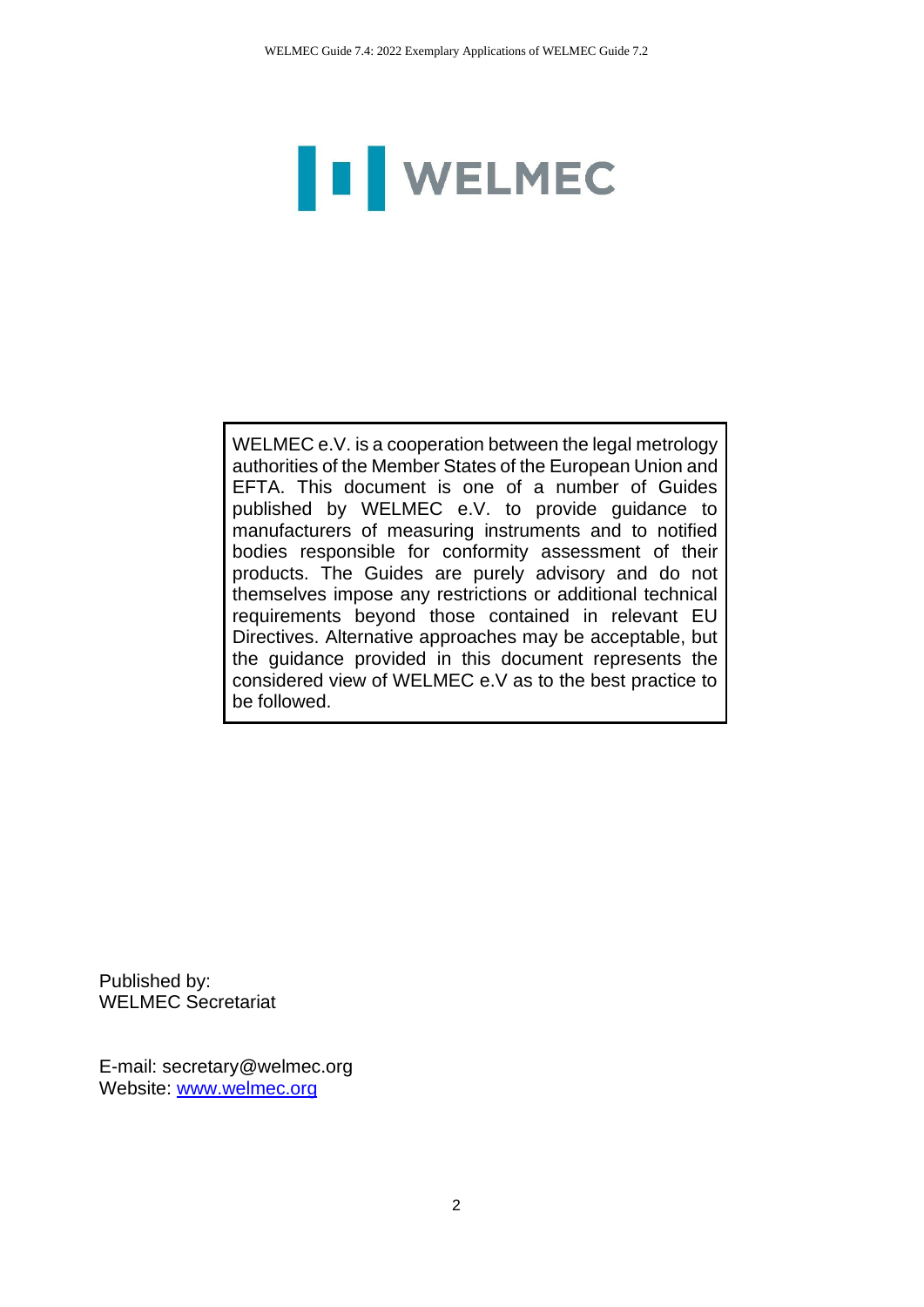# **Exemplary Applications of WELMEC Guide 7.2**

### **Contents**

| $\mathbf 1$    |                                         |                                                                        |  |
|----------------|-----------------------------------------|------------------------------------------------------------------------|--|
| $\overline{2}$ |                                         |                                                                        |  |
|                | 2.1                                     |                                                                        |  |
|                | 2.2                                     |                                                                        |  |
| 3              |                                         |                                                                        |  |
|                | 3.1                                     |                                                                        |  |
| 4              |                                         |                                                                        |  |
|                | 4.1<br>4.1.1<br>4.1.2<br>4.1.3<br>4.1.4 | Mapping between requirements and features of the acceptable solution11 |  |
|                | 4.2<br>4.2.1<br>4.2.2<br>4.2.3<br>4.2.4 | Mapping between requirements and features of the acceptable solution13 |  |
|                | 4.3<br>4.3.1<br>4.3.2                   | Mapping between requirements and features of the acceptable solution15 |  |
|                | 44<br>4.4.1<br>4.4.2<br>4.4.3<br>4.4.4  | Mapping Between Requirements and Features of the Acceptable Solution17 |  |
|                | 4.5<br>4.5.1<br>4.5.2<br>4.5.3<br>4.5.4 | Mapping Between Requirements and Features of the Acceptable Solution19 |  |
| 5              |                                         |                                                                        |  |
| 6              |                                         |                                                                        |  |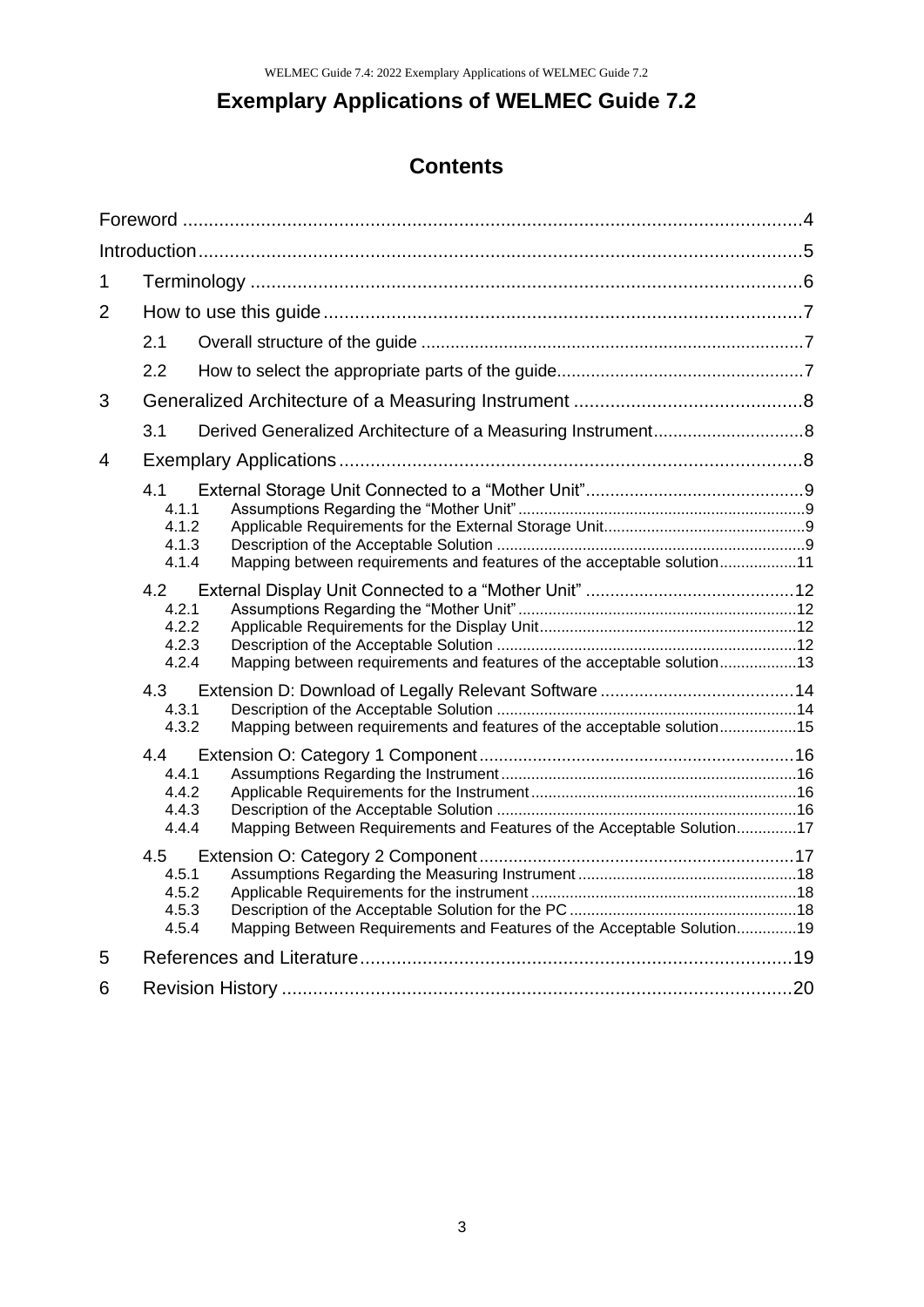# <span id="page-3-0"></span>**Foreword**

The guide in hand is based on WELMEC guide 7.2 Software [1].

This guide reflects the current position of WELMEC WG 7 Software. As the WELMEC guide 7.2 reflects the structure of MID, instrument specific requirements must be also considered. In this regard other WELMEC Working Groups may impose additional formal or technical requirements to the individual class of instruments.

The guide is purely advisory and does not itself impose any restrictions or additional technical requirements beyond those contained in the MID. Alternative approaches may be acceptable, but the guidance provided in this document represents the considered view of WELMEC as to a good practice to be followed.

Although the guide is oriented on instruments included in the regulations of the MID, the results are of a general nature and may be applied beyond.

**Please note**: This guide is valid for Directive 2004/22/EC and 2014/32/EU [2, 3].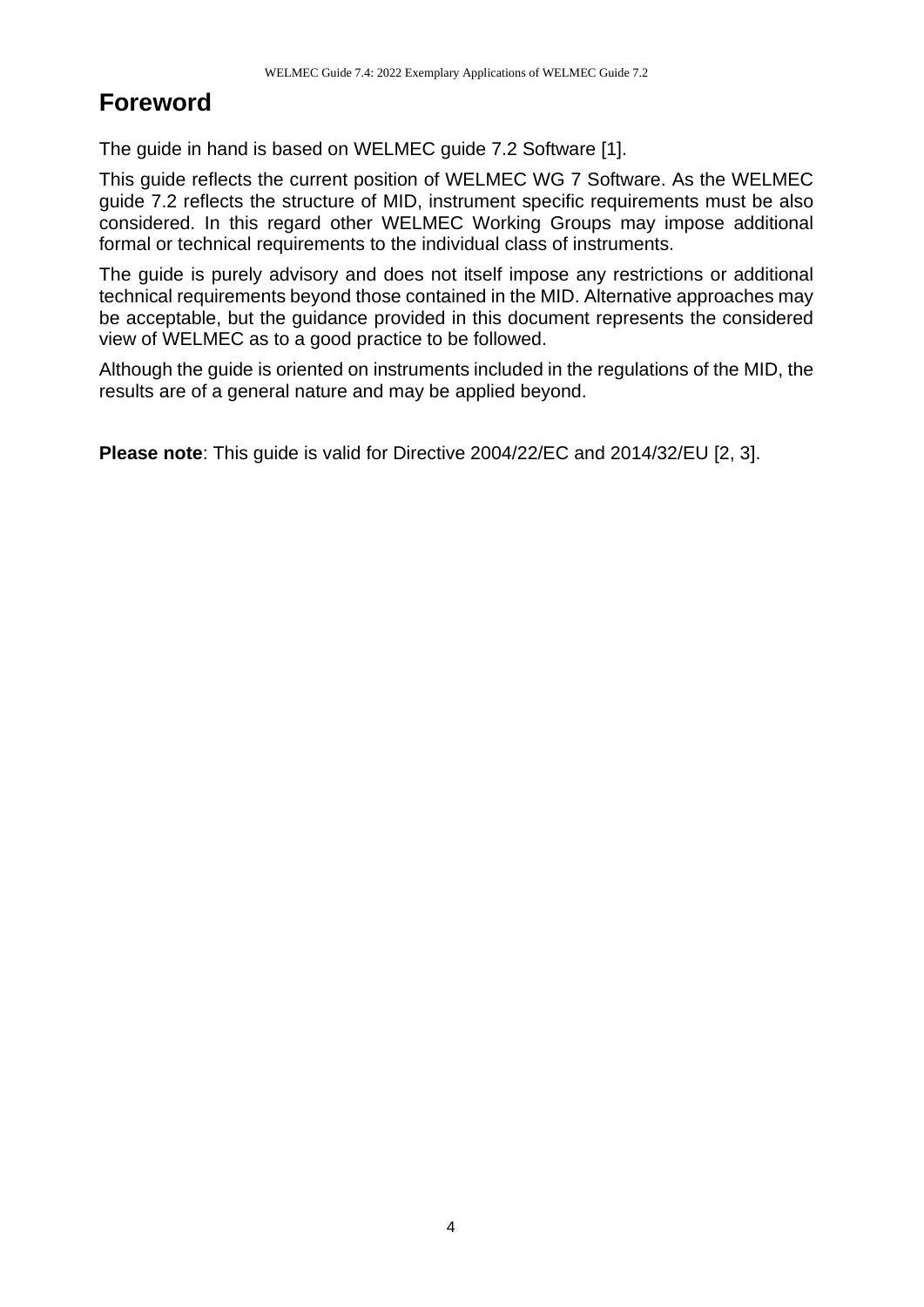## <span id="page-4-0"></span>**Introduction**

This document provides technical guidance for the application of the Measuring Instruments Directive (MID).

It especially addresses software-equipped measuring instruments and is therefore applicable to a large variety of measuring instruments.

The guide at hand is intended to be used in conjunction with WELMEC guide 7.2. It provides exemplary acceptable solutions for specific architectures of instruments (see WELMEC guide 7.3 [4]) and indicates how these acceptable solutions fulfill the requirements laid down in WELMEC guide 7.2. In doing so, it also illustrates the requirements laid down WELMEC guide 7.2 on a technical level.

This guide only addresses acceptable solutions on the technical level and not on the architectural level (see WELMEC guide 7.3).

The level of detailedness is oriented on the needs of manufacturers of measuring instruments and of notified bodies (NB) which perform conformity assessments of measuring instruments according to module B.

By following the guide, a compliance with the software-related requirements of the MID can be assumed. It can be further assumed that all Notified Bodies accept this guide as a compliant interpretation of the MID with respect to software. To show how the requirements set up in this guide are related to the respective requirements in the MID, please see the cross reference in WELMEC guide 7.2 [1].

Latest information relating to the guides and the work of WELMEC Working Group 7 is available on the web site www.welmec.org.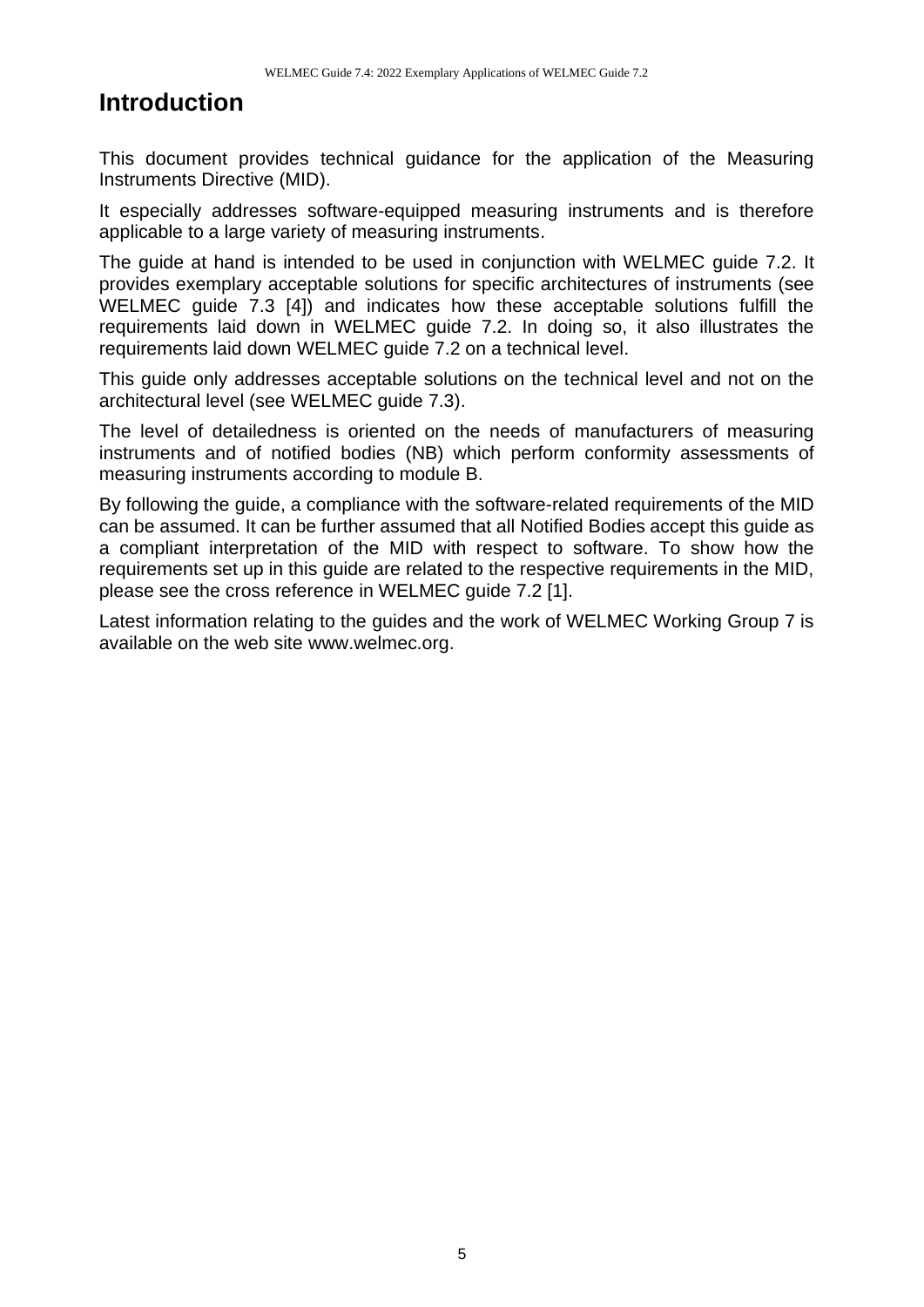# <span id="page-5-0"></span>**1 Terminology**

For the general software-related terms used in this guide please refer to the terminology section of WELMEC guide 7.2 [1]. Definitions for all other terms are given below.

**Mother Unit:** Measuring instrument or part of a measuring instrument that fulfils applicable software requirements. One or more functionalities described in WELMEC guide 7.2, however, are moved to a separate component. Separate component and mother unit together fulfil all requirements of WELMEC guide 7.2.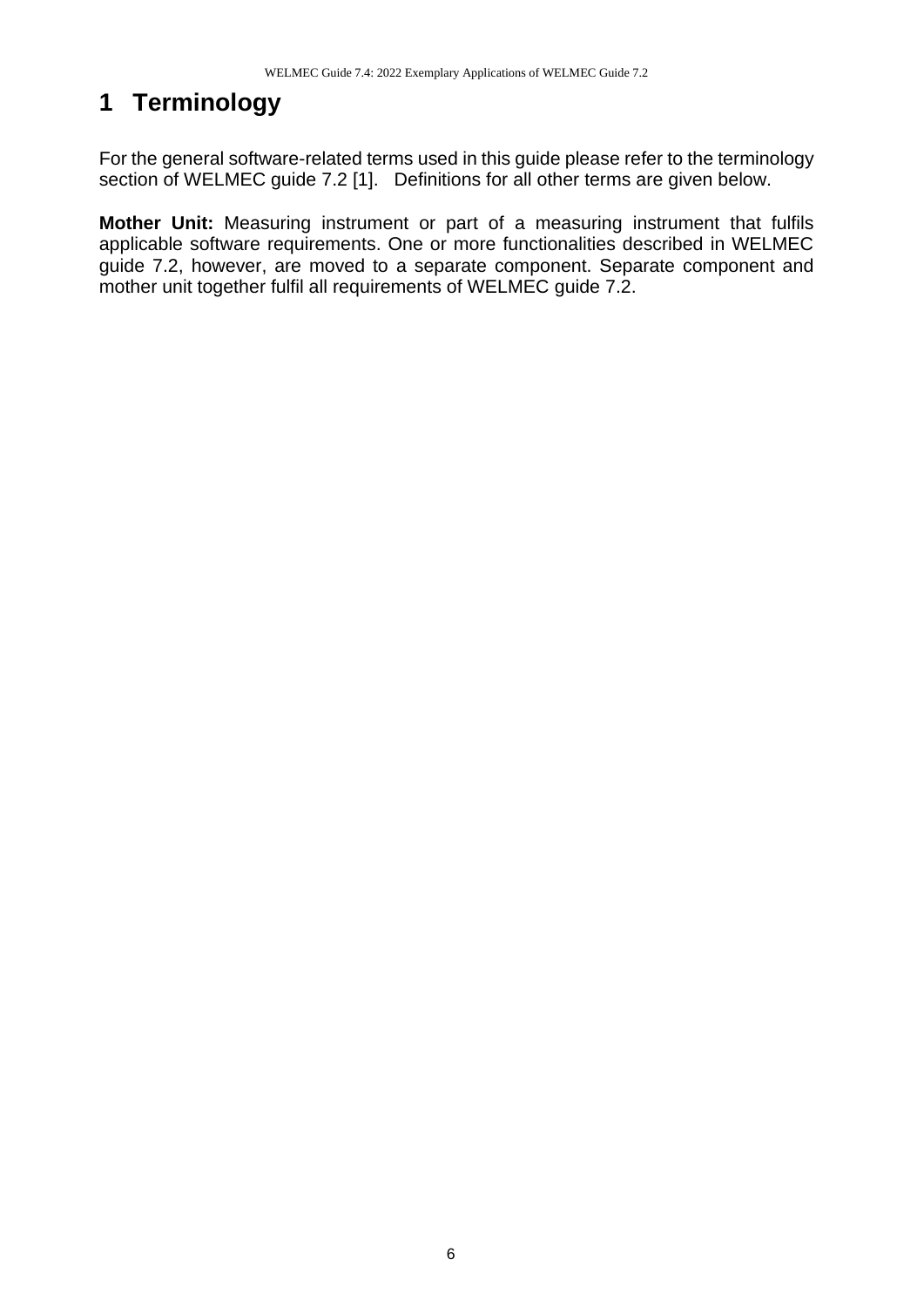### <span id="page-6-0"></span>**2 How to use this guide**

This guide describes specific configurations of measuring instruments as well as the hardware components and software modules of which the instruments consist of. Each specific configuration, also referred to as an "acceptable solution", is described individually. The guide also provides descriptions of associated requirements applicable to a specific configuration.

#### <span id="page-6-1"></span>**2.1 Overall structure of the guide**

The guide is structured as follows. Firstly, it briefly reviews the modular concept of WELMEC guide 7.2 in chapter [3](#page-7-0) and addresses the functionality of selected modules of the concept. Secondly, specific technical realizations are discussed in chapter [4.](#page-7-2) For each of these, a list of applicable requirements is derived. Afterwards, it is demonstrated how the applicable requirements are fulfilled by the described realization. Chapter [5](#page-18-1)**Error! Reference source not found.** lists the references as well as additional l iterature.

#### <span id="page-6-2"></span>**2.2 How to select the appropriate parts of the guide**

When examining or developing a specific configuration of a measuring instrument, Notified Bodies and manufacturers alike are encouraged to refer to the chapter [4](#page-7-2) for applicable examples. Not all possible configurations of an instrument can be presented in this guide. Therefore, readers should choose specific implementation details from different examples to suit their needs. Since all examples presented here are targeted at type U instruments of risk class C (unless otherwise stated), compare with definitions in [1], most aspects of the acceptable solutions should be interchangeable or combinable.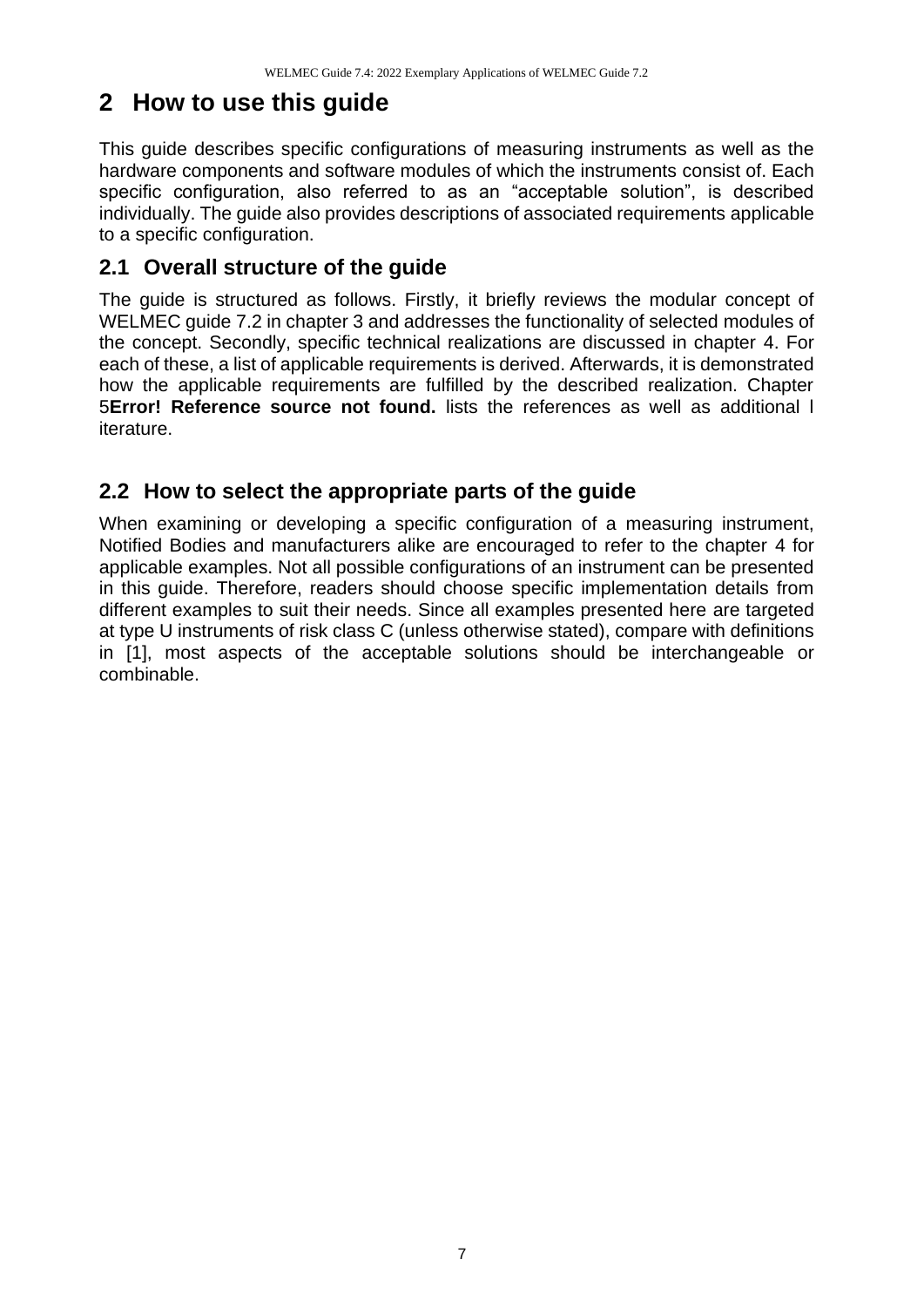# <span id="page-7-0"></span>**3 Generalized Architecture of a Measuring Instrument**

#### <span id="page-7-1"></span>**3.1 Derived Generalized Architecture of a Measuring Instrument**

With the general modules and specific terms defined in the WELMEC guide 7.2 [1] a refined modular structure can be established which resembles a generalized architecture of a measurement instrument (s. figure 3-1).



**Figure 3-1:** General Architecture resembling the refined modular structure of the WELMEC guide 7.2

**Please note:** The security module integrates all legally relevant security measures e.g. for integrity, authenticity, checksum calculation, key and certificate management, software identifier, logbook/file, etc.

A detailed description of the generalized architecture is given in WELMEC guide 7.3 "Reference Architectures Based on WELMEC Guide 7.2" [4].

This generalized architecture is used here to identify exemplary configurations of measuring instruments for which acceptable solutions are presented. By following the generalized architecture, it is ensured that the presented exemplary applications do not contradict each other and provide a unified level of detailedness.

# <span id="page-7-2"></span>**4 Exemplary Applications**

Requirement U1 is always fulfilled by a complete documentation. U1 does not impose additional technical restrictions on the measuring instrument and is, therefore, not referred to in the examples below.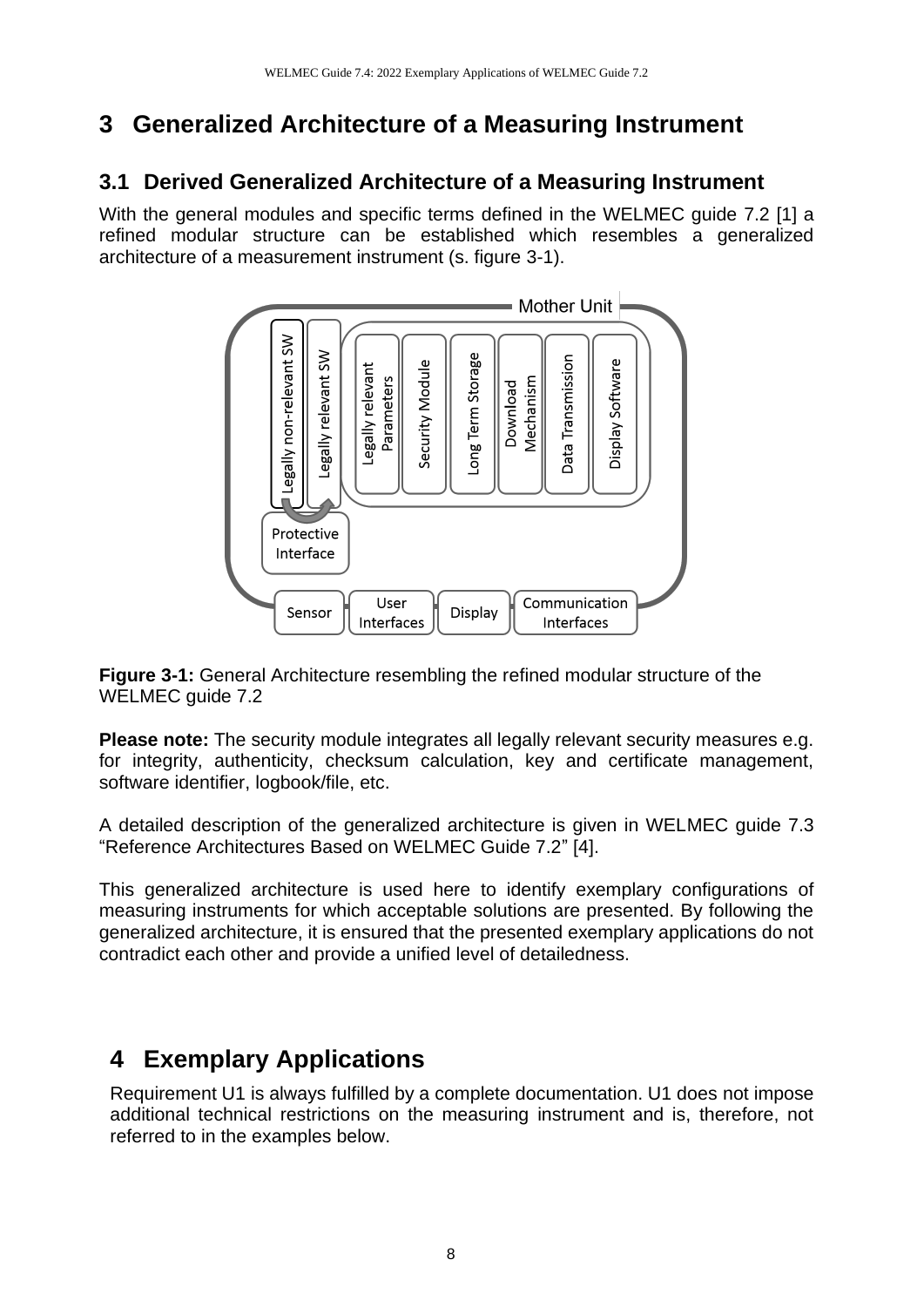#### <span id="page-8-0"></span>**4.1 External Storage Unit Connected to a "Mother Unit"**

#### <span id="page-8-1"></span>**4.1.1 Assumptions Regarding the "Mother Unit"**

- The "mother unit" without external storage unit shall fulfill the requirements U1 to U9 of WELMEC guide 7.2, issue 2018.
- The connection between "mother unit" and the external storage unit is physically sealed.
- The "mother unit" and storage unit shall together fulfill the requirements L1 to L8. The "mother unit" shall fulfil the requirements L1, L3, L5, L6 and L7.

#### <span id="page-8-2"></span>**4.1.2 Applicable Requirements for the External Storage Unit**

- "Mother unit" and storage unit shall together fulfill the requirements L1 to L8. The storage unit shall fulfill requirements L2, L3, L4, L5 and L8.
- If there is legally relevant software on the storage unit for displaying or printing stored measurement data, it shall fulfill requirement L6, too.
- In case the external storage unit has its own legally relevant software, it shall fulfill the requirements U2, U4, U5, U6, U7, U8 and U9, in combination with the "mother unit". (U2: Requirement applies to the software identification of the external storage unit as well as to the software identification of "mother unit".)
- In case the external storage unit has a user interface (e.g., an on/off switch), it shall fulfill U3, in combination with the "mother unit".
- In case the external storage unit has its own legally relevant Software, Extensions D and S shall be checked if applicable.

#### <span id="page-8-3"></span>**4.1.3 Description of the Acceptable Solution**

The following acceptable solution is specifically targeted on Type U instruments of risk class C. For a different basic configuration or a different risk class the acceptable solution needs to be adapted accordingly.

A multi-dimensional measuring instrument consists of two laser sensors that scan the two-dimensional profile of objects transported on a conveyor belt. The speed of the belt is measured by a third sensor. The sensors are physically sealed and connected to a central processor unit via cable on which a serial protocol is used for data communication. All cable connections are, likewise, physically protected against tampering. The processor unit is equipped with a real-time clock and a built-in display on which the calculated volume of the measured objects is indicated. Each new object is assigned a unique identifier and a time stamp by the processor unit. Once a measurement value (length, width, height of the smallest cube fitting the measured object) has been shown on the display together with the unique identifier and the time stamp, a CRC32 with a secret start vector is calculated and appended to the measurement dataset.

For long-term storage, an external storage unit, that contains legally relevant software, is connected to the processor unit via a serial communication link. The link is sealed when both components are put into use. The storage unit receives measurement datasets from the processor unit and acknowledges each received dataset. The storage unit provides the processor unit with feedback for each stored dataset, indicating if storing was successful or if an error (failure, storage full, memory corrupt,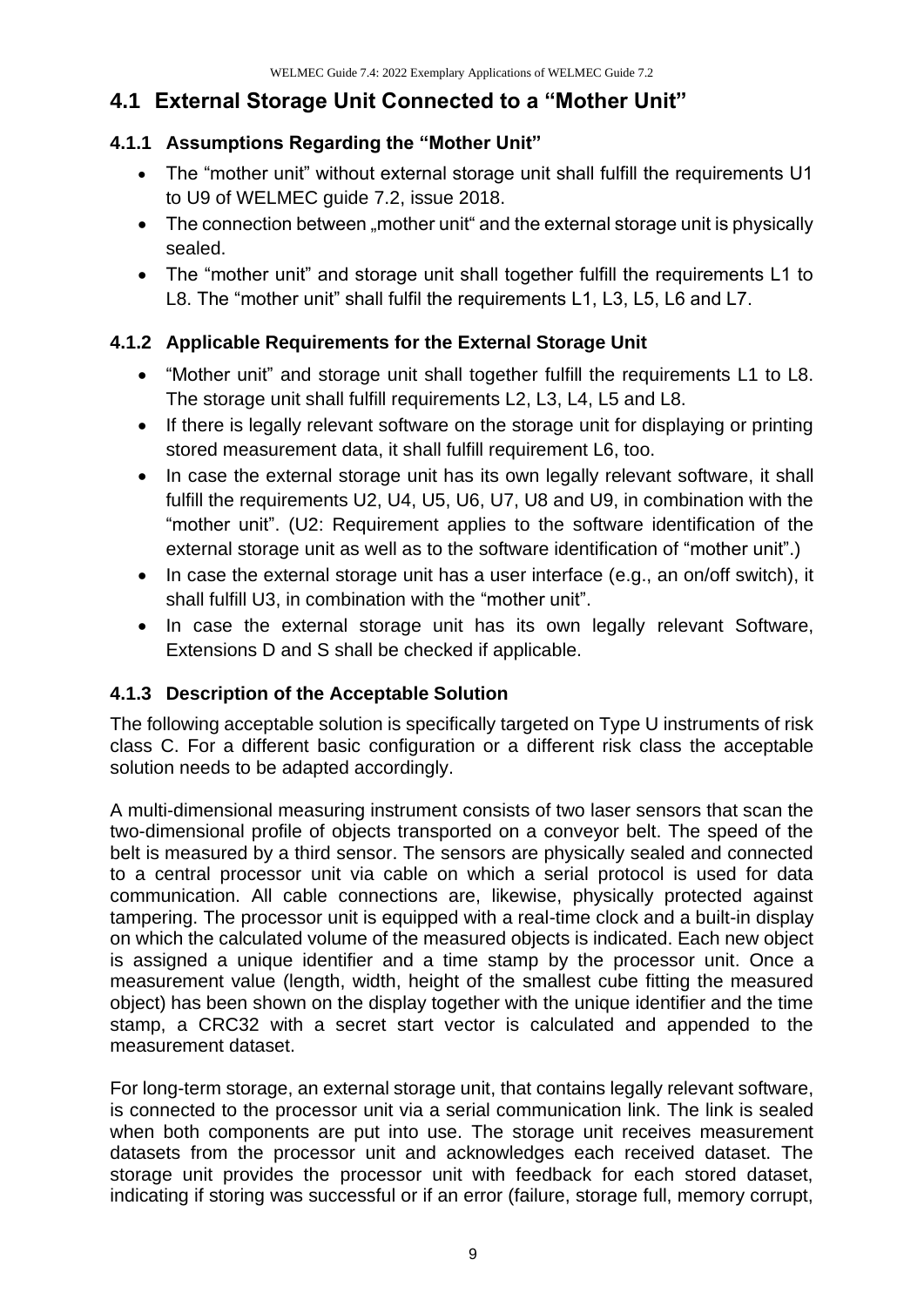etc.) has occurred. The processor unit is also capable of providing the user with stored measurement results. She can search for datasets by entering a time stamp or a unique identifier via a keypad. Upon request through the serial protocol, the storage unit retrieves a measurement result specified by its unique identifier and sends it to the processor unit. The processor unit then checks the integrity of the dataset and shows the result to the user. Should the data be corrupt, a warning message is shown. The processor unit is capable of indicating the software version number of the storage unit (queried via the serial protocol) upon command.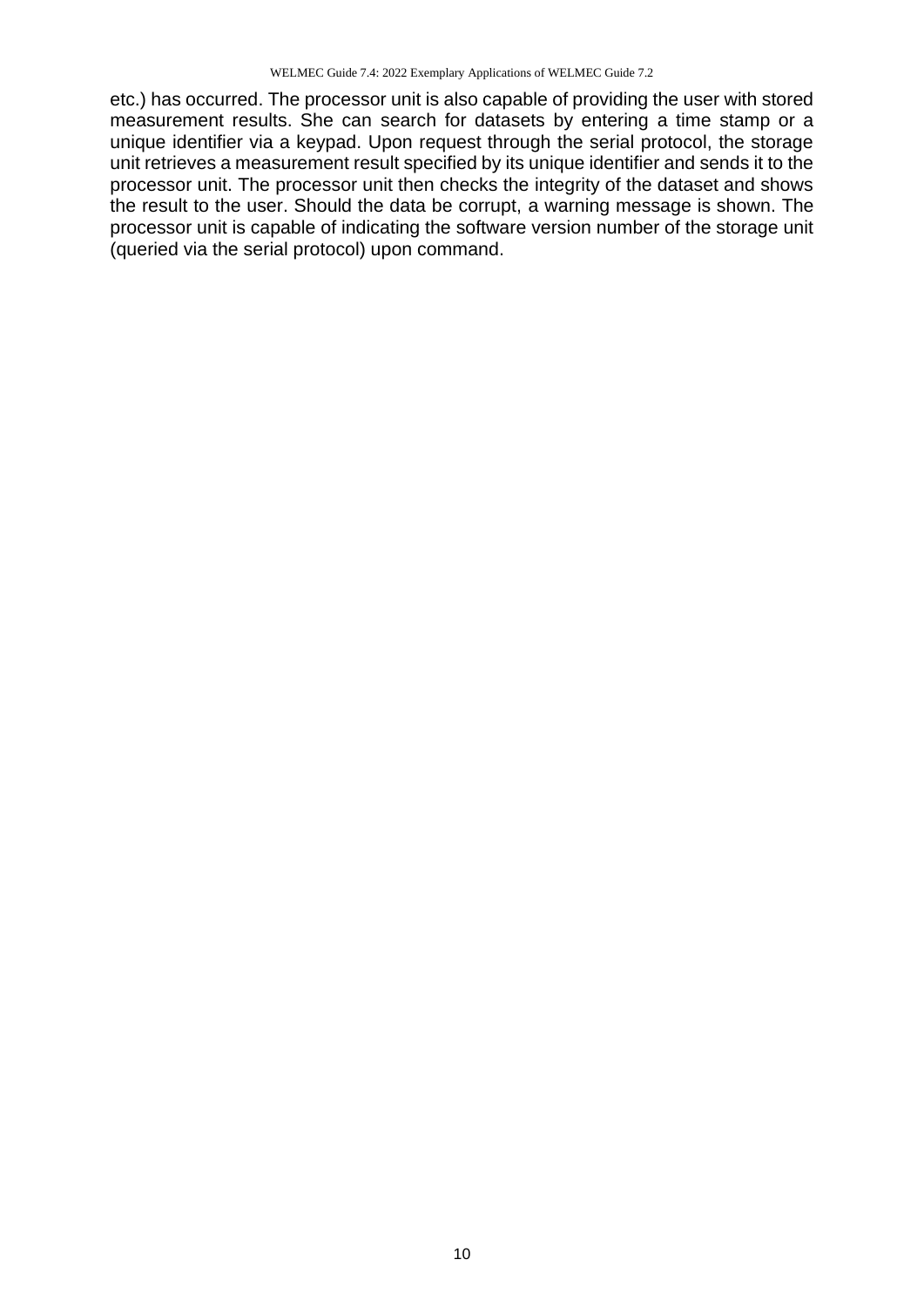#### <span id="page-10-0"></span>**4.1.4 Mapping between requirements and features of the acceptable solution**

| No.            | Requirement                     | <b>Acceptable Solution (Risk class C)</b>                                                                                             |
|----------------|---------------------------------|---------------------------------------------------------------------------------------------------------------------------------------|
| U2             | Software identification         | The software version number of the processor unit is shown upon                                                                       |
|                |                                 | startup. The software version of the storage unit can be retrieved via                                                                |
|                |                                 | the serial protocol and is indicated in a special menu.                                                                               |
| U <sub>3</sub> | Influence<br>via<br>the<br>user | The user interface of the processor unit is designed so that no                                                                       |
|                | interface                       | inadmissible influence on software, parameters or measurement data                                                                    |
|                |                                 | can occur. The storage unit has no user interface.                                                                                    |
| U4             | Influence via communication     | There are no open communication interfaces.                                                                                           |
|                | interface                       |                                                                                                                                       |
| U <sub>5</sub> | Protection against accidental   | Once per day a CRC32 checksum with a secret start vector of the                                                                       |
|                | or unintentional changes        | software and type-specific parameters of the processor unit is<br>calculated and compared with a reference value. A similar process   |
|                |                                 | can be triggered for the external storage unit via the serial protocol. If                                                            |
|                |                                 | either of the checks fails, a warning is shown to the user and no further                                                             |
|                |                                 | measurements are possible.                                                                                                            |
|                |                                 | The instrument-specific parameters are calibration data for the                                                                       |
|                |                                 | distance and speed sensors. These are stored in a special flash                                                                       |
|                |                                 | memory within the processor unit. The integrity of the flash memory is                                                                |
|                |                                 | checked once per day and after startup and reboot by means of a                                                                       |
|                |                                 | CRC32 checksum. If the check fails a warning is shown to the user                                                                     |
|                |                                 | and no further measurements are possible.                                                                                             |
| U <sub>6</sub> | Protection against intentional  | See U5. In addition, the housing of all components and all                                                                            |
|                | changes                         | communication connections are sealed. The calculated CRC32 of the                                                                     |
|                |                                 | legally relevant software and type-specific parameters is indicated on                                                                |
| U7             | Parameter protection            | the integrated display upon command.<br>There are no commands to modify instrument-specific parameters                                |
|                |                                 | through the interfaces.                                                                                                               |
| U8             | Presentation<br>of              | The measurement data are presented by legally relevant software.                                                                      |
|                | measurement data.               | There is no legally non-relevant software on the instrument.                                                                          |
| U9             | Influence of other software     | There is no legally non-relevant software on the instrument.                                                                          |
| L1             | Completeness<br>of              | Stored datasets always comply with the format specified in 4.1.3.                                                                     |
|                | measurement data stored         | Incomplete datasets are discarded by the storage unit and an error                                                                    |
|                |                                 | message is sent to the processor unit.                                                                                                |
| L2             | Protection against accidental   | Each dataset is transmitted together with its CRC32 checksum. The                                                                     |
|                | or unintentional changes        | checksum is checked before retrieval. The result of the check is                                                                      |
|                |                                 | shown alongside the retrieved measurement result.                                                                                     |
| L <sub>3</sub> | Integrity of data               | Each dataset is transmitted together with its CRC32 checksum. The<br>checksum is checked before retrieval. The result of the check is |
|                |                                 | shown alongside the retrieved measurement result.                                                                                     |
| L4             | Authenticity of measurement     | Since storage unit and processor unit are connected by a sealed                                                                       |
|                | data stored                     | cable, no additional means of verifying the origin of the measurement                                                                 |
|                |                                 | data are necessary.                                                                                                                   |
| L <sub>5</sub> | Confidentiality of keys         | The secret start vector used for checksum calculation of measurement                                                                  |
|                |                                 | data acts as a cryptographic key. It is stored in the executable code of                                                              |
|                |                                 | the processor unit. There are no commands to read out or modify the                                                                   |
|                |                                 | start vector via the interfaces.                                                                                                      |
| L6             | Retrieval, verification,<br>and | The software on the storage unit verifies each dataset before retrieval.                                                              |
|                | indication of stored data       | The software on the processor unit displays the retrieved                                                                             |
|                |                                 | measurement results and informs the user about damaged or                                                                             |
|                |                                 | modified datasets.                                                                                                                    |
| L7             | Automatic storing               | Once a measurement is complete, its result is sent to the storage unit                                                                |
|                |                                 | without intervention of the user. The next measurement can only be<br>started if the storing operation has succeeded.                 |
| L8             | Storage<br>capacity<br>and      | The storage unit has a sufficient capacity to store measurement                                                                       |
|                | continuity                      | results for two consecutive verification periods. Measurement results                                                                 |
|                |                                 | older than two verification periods are deleted automatically. Should                                                                 |
|                |                                 | memory become full nonetheless, a warning is issued to the user and                                                                   |
|                |                                 | no further measurements are possible                                                                                                  |
|                |                                 |                                                                                                                                       |

**Table 4-1**: Technical requirements and acceptable solutions description for the external storage unit.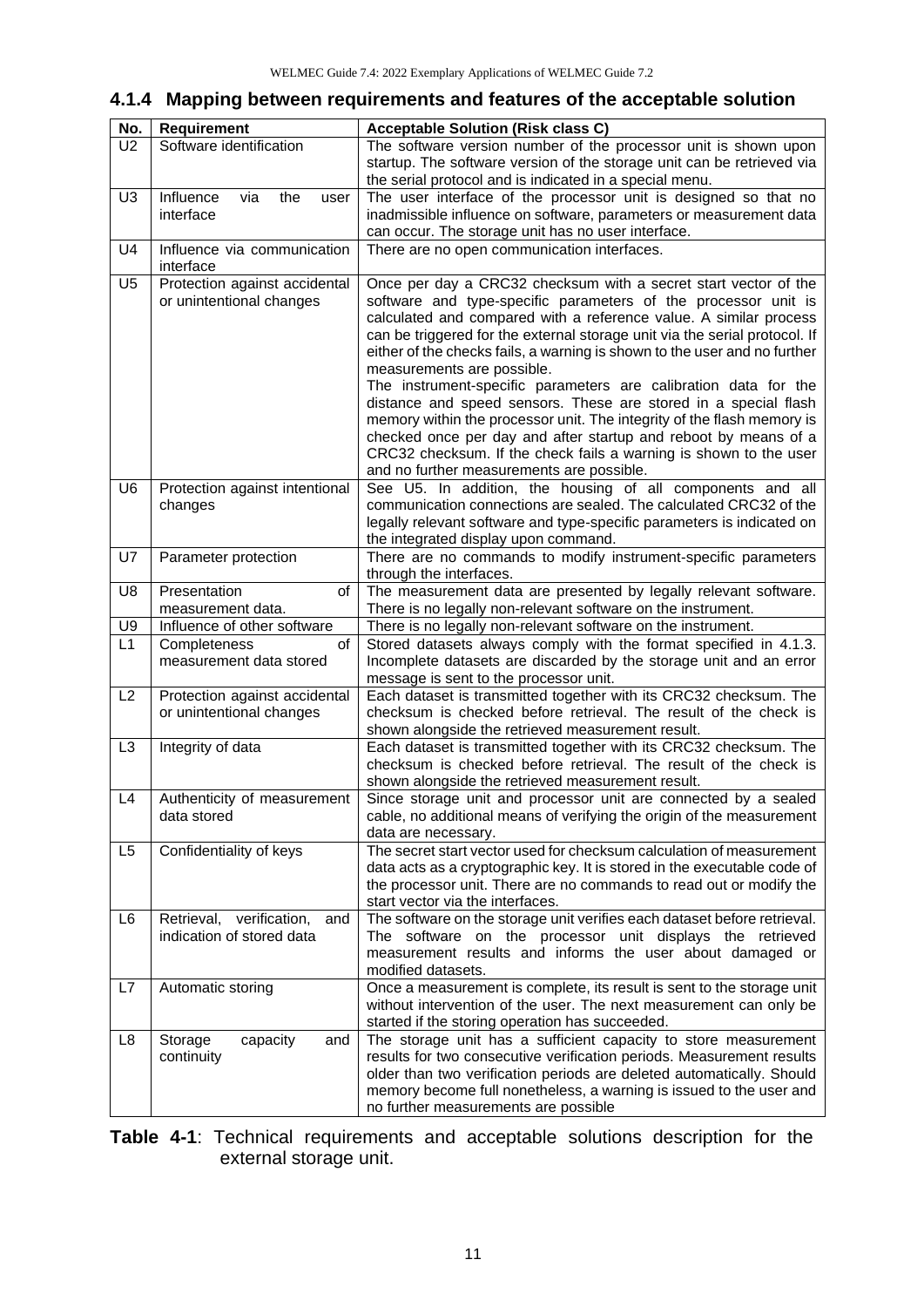#### <span id="page-11-0"></span>**4.2 External Display Unit Connected to a "Mother Unit"**

#### <span id="page-11-1"></span>**4.2.1 Assumptions Regarding the "Mother Unit"**

- The "mother unit" without external display unit shall fulfill the requirements U1, U2, U3 to U7, as well as U9 of WELMEC guide 7.2, issue 2018.
- To present the identification of the "mother unit" required in U2, an interface to the display unit exists.
- In case the display unit can be separated from the "mother unit" without breaking a seal, then the interface of the "mother unit", usually used for connecting the display unit, shall fulfill requirement U4.
- The data transfer between "mother unit" and display unit shall meet requirements T1 to T8. The "mother unit" shall fulfill requirements T1, T2, T3, T4, T5, T7, and T8.

#### <span id="page-11-2"></span>**4.2.2 Applicable Requirements for the Display Unit**

- "Mother unit" and display unit shall together fulfill requirements U2 and U8.
- In case the external display unit has its own legally relevant software, it shall fulfill the requirements U2, U4, U5, U6, U7 and U9, in combination with the "mother unit". (U2: Software identification of the external display unit, in addition to software identification of the "mother unit").
- In case the external display unit has a user interface (e.g., an on/off switch), it shall fulfill U3, in combination with the "mother unit".
- Extensions D and S shall be checked if applicable.
- The data transfer between "mother unit" and display unit shall meet requirements T1 to T8. The display unit shall fulfil T2, T3, T4, T5, T6, T7 and T8.

#### <span id="page-11-3"></span>**4.2.3 Description of the Acceptable Solution**

The following acceptable solution is specifically targeted on Type U instruments of risk class C. For a different basic configuration or a different risk class the acceptable solution needs to be adapted accordingly.

A meter to measure liquids other than water is equipped with three ultrasonic sensors to measure the volume of liquid flowing through a pipe. The sensors are physically sealed and connected via cable to a central processor unit which uses a serial protocol for data communication. All cable connections are, likewise, physically protected against tampering. The total volume measured is stored in a dedicated, continuously increasing register. Once installed, the instrument measures the flow of the liquid without the need for manual input. The setting of calibration parameters can only be done when the housing of the device is open. The processor unit has a single LED to indicate that a new error has been added to the log.

To show the current measurement result, a display can be connected to a serial port of the processor unit. Upon connection, all entries of the error log need to be scrolled through, by issuing commands (forward, backward) to the processor unit which replies accordingly before the measurement result is shown. The serial interfaces of both the processor unit and the display unit are protected by a software filter module that discards any incoming inadmissible commands. When connected, the processor unit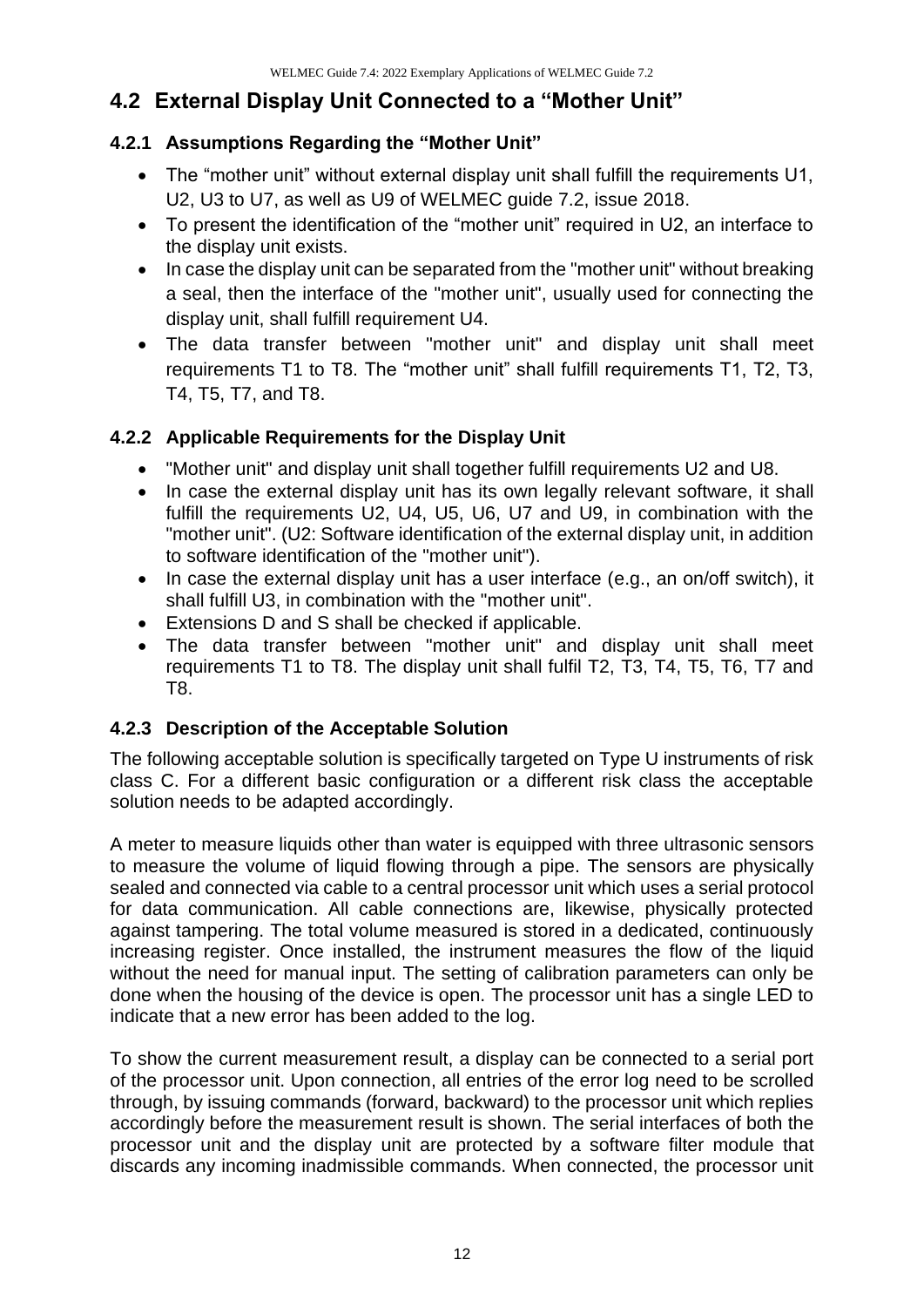supplies the current volume and time stamp to the display, which automatically indicates the result.

<span id="page-12-0"></span>

| 4.2.4 Mapping between requirements and features of the acceptable solution |  |  |
|----------------------------------------------------------------------------|--|--|
|                                                                            |  |  |

| No.            | <b>Requirement</b>       | <b>Acceptable Solution (Risk class C)</b>                                    |
|----------------|--------------------------|------------------------------------------------------------------------------|
| U <sub>2</sub> | Software                 | The software version number of the display unit is shown upon startup.       |
|                | identification           | The software version of the processor unit is calculated and sent to the     |
|                |                          | display when they are connected. The software version number of the          |
|                |                          | processor unit is shown alongside the measurement result.                    |
| U <sub>3</sub> | Influence via the user   | The processor unit does not have a user interface. The display unit's        |
|                |                          |                                                                              |
|                | interface                | user interface consists of two buttons which can only trigger the two        |
|                |                          | allowed commands "previous entry" and "next entry".                          |
| U4             | Influence<br>via         | The serial communication interfaces of the processor unit and display        |
|                | communication            | unit are protected by software filter modules which discard all              |
|                | interface                | inadmissible commands.                                                       |
| U <sub>5</sub> | Protection<br>against    | Once per day a CRC32 checksum of the software and type-specific              |
|                | accidental<br>or         | parameters of the processor unit is calculated and compared with a           |
|                | unintentional changes    | reference value. A similar process is triggered for the external display     |
|                |                          | unit when it is connected to the processor unit. If one of the checks fails, |
|                |                          |                                                                              |
|                |                          | an entry is added to the error log and the LED on the outside of the         |
|                |                          | processor unit is turned on. The LED is only turned off, once a user has     |
|                |                          | scrolled through all the entries in the error log.                           |
|                |                          | The instrument-specific parameters are calibration data for the              |
|                |                          | ultrasonic sensors. These are stored in a special flash memory within        |
|                |                          | the processor unit. The integrity of the flash memory is checked once        |
|                |                          | per day by means of a CRC32 checksum. If the check fails, an entry is        |
|                |                          | likewise added to the error log.                                             |
| U <sub>6</sub> | Protection<br>against    | See U5. In addition, the serial communication interfaces fulfill U4.         |
|                | intentional changes      |                                                                              |
| U7             | Parameter protection     | There are no commands to modify instrument-specific parameters               |
|                |                          | through the interfaces.                                                      |
| U8             | Presentation<br>of       | The measurement data are presented by legally relevant software.             |
|                |                          |                                                                              |
|                | measurement data.        | There is no legally non-relevant software on the instrument.                 |
| U <sub>9</sub> | Influence<br>οf<br>other | There is no legally non-relevant software on the instrument.                 |
|                | software                 |                                                                              |
| T <sub>1</sub> | Completeness<br>of       | Datasets sent from the processor unit to the display unit always comply      |
|                | transmitted data         | with the format specified in the last sentence of 4.2.3.                     |
| T <sub>2</sub> | Protection<br>against    | Each dataset is transmitted together with its CRC32 checksum. The            |
|                | accidental<br>or         | checksum is checked by the display unit. The result of the check is          |
|                | unintentional changes    | shown alongside the retrieved measurement result.                            |
| T <sub>3</sub> | Integrity of data        | Each dataset is transmitted together with its CRC32 checksum. The            |
|                |                          | checksum is checked by the display unit. The result of the check is          |
|                |                          | shown alongside the retrieved measurement result.                            |
| T <sub>4</sub> | Authenticity<br>οf       | Since the CRC used for protecting the transmitted data against               |
|                | transmitted data         |                                                                              |
|                |                          | modification is based on a secret start vector, it ensures authenticity of   |
|                |                          | transmitted data, too.                                                       |
| T <sub>5</sub> | Confidentiality of keys  | The secret start vector used for checksum calculation of measurement         |
|                |                          | data acts as a cryptographic key. It is stored in the executable code of     |
|                |                          | the processor unit and of the display unit. There are no commands to         |
|                |                          | read out or modify the start vector via the user interface or the            |
|                |                          | communication interface.                                                     |
| T <sub>6</sub> | Handling of corrupted    | If the CRC check of the received data within the display unit fails, an      |
|                | data.                    | error is shown alongside the (possibly garbled) measurement result.          |
| T7             | Transmission delay       | If the display unit is connected to the processor unit, but measurement      |
|                |                          | data is late, no measurement result is shown. The display will indicate a    |
|                |                          | general error message, the measurement result within the processor           |
|                |                          | unit is not affected by such a delay.                                        |
|                |                          |                                                                              |
| T8             | Availability<br>οf       | If the display unit is connected to the processor unit, but no               |
|                | transmission services    | measurement data is received, no measurement result is shown. The            |
|                |                          | display will indicate a general error message, the measurement result        |
|                |                          | within the processor unit is not affected by a broken communication link.    |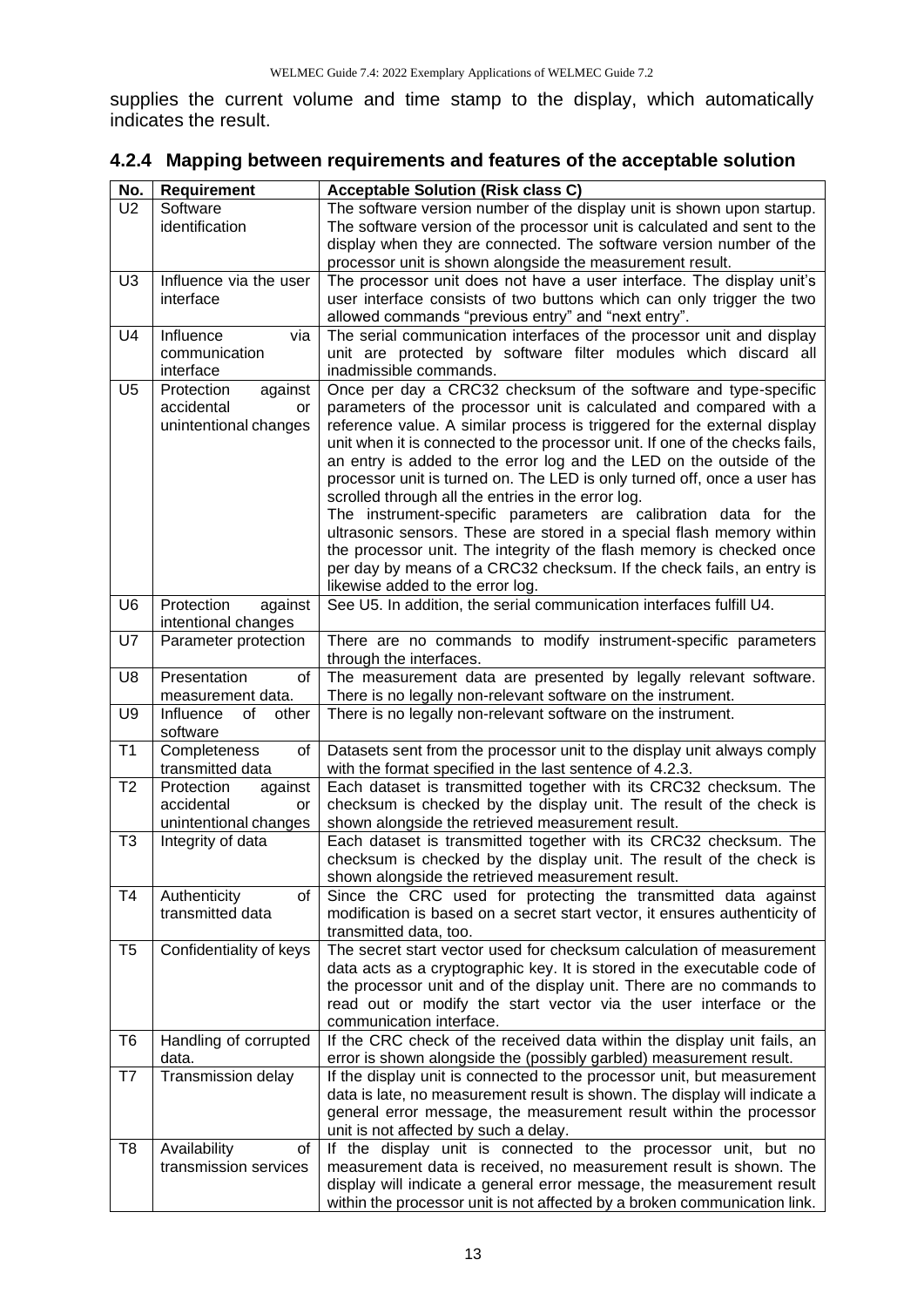**Table 4-2**: Technical requirements and acceptable solutions description for the external display unit.

#### <span id="page-13-0"></span>**4.3 Extension D: Download of Legally Relevant Software**

This extension shall be used if instruments are equipped with facilities for a software download without breaking a seal according to WELMEC Guide 7.2, 2018. The extension can be applied to measuring instrument Type P after fulfilment of requirements D1-D4.

#### <span id="page-13-1"></span>4.3.1 **Description of the Acceptable Solution**

The following acceptable solution is targeted on Type P of risk class C. For a different basic configuration or a different risk class, the acceptable solution needs to be adapted accordingly



Figure 4-3: SW of measuring instrument

The measuring instrument contains 3 different MCU (MCU1, MCU2, and MCU3). The MCU1 contains legally relevant SW (further "SW1") which is responsible for the whole download process and is fixed (not possible to be changed or updated without breaking the seal). The MCU2 contains legally relevant SW (further "SW2") which provides entire legally relevant functionalities and the MCU3 contains legally non-relevant SW (further "SW3"). SW1 and SW2 have their own checksums and versions of SW which are possible to read without additional tools.

MCU1 contains a hidden digital signature, functionalities for performing SW download, and two event loggers (EL\_1, EL\_2). It is not possible to modify or delete records in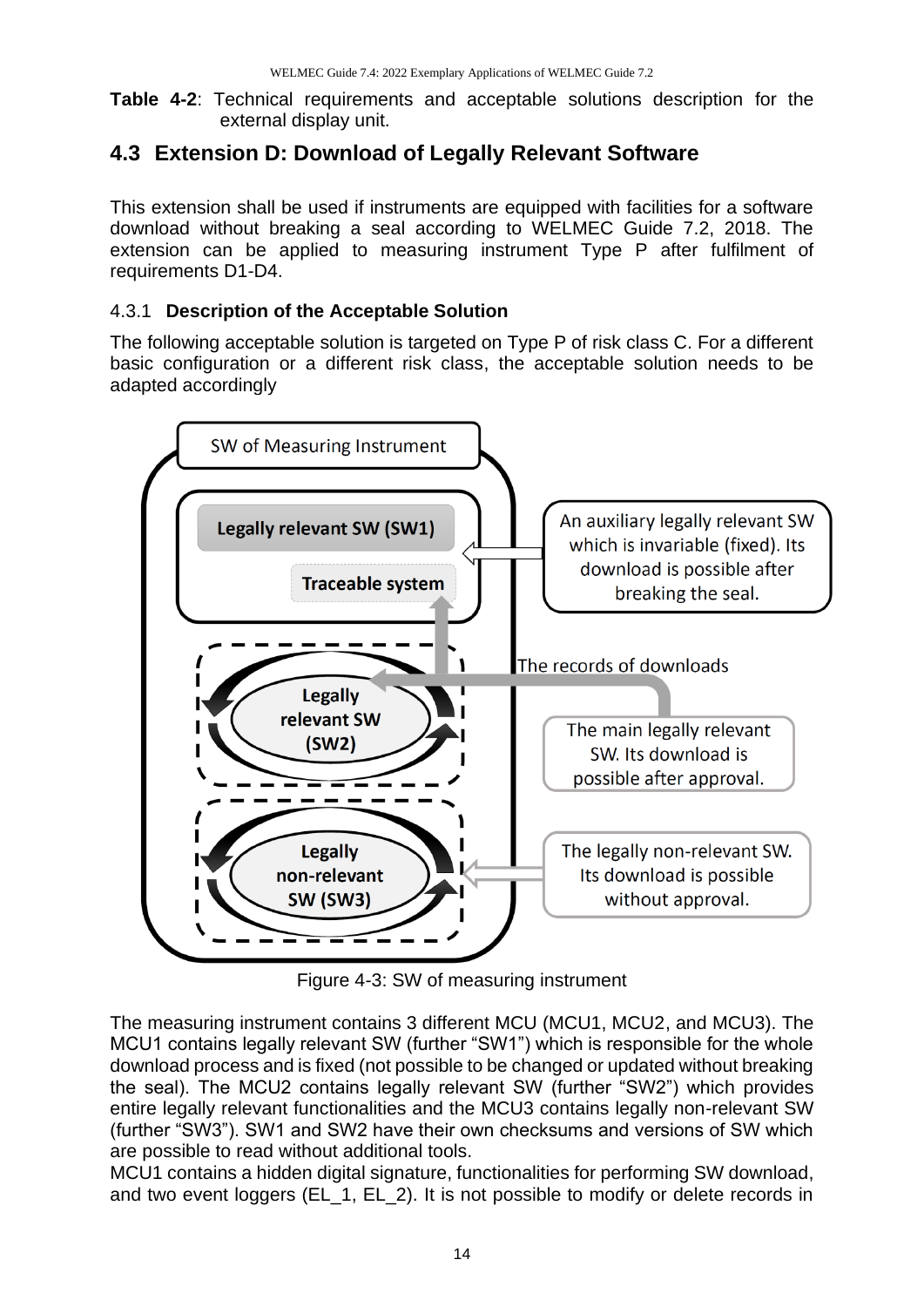event loggers. The records can be deleted only after breaking the seal. EL\_1 contains records about successfully downloaded SW. In case the number of records is 50 the MCU1 will be electronically locked and download of SW is not possible since that time. EL\_2 contains records about unsuccessfully downloaded SW. The capacity of records is 500. If one of the loggers is full the MCU1 will be also electronically locked and further download of SW is not possible. Next download is possible only after the deletion of records from the event loggers. The records in the event loggers are protected against deletion/modification by a switch that is under sealing.

SW1 is responsible for the whole download process. Before the download process is started, SW1 checks if the digital signature of the new downloaded version of SW2 is correct. The digital signature is used for checking authenticity, integrity, and appropriate origin. If the verification of the digital signature is negative a corresponding record into EL\_2 is made. There can be several reasons why the download process does not finish successfully, e.g., problems with connection, transmission errors, etc.; each type of problem has its own identification.

If the verification of the digital signature is positive the process of SW download starts. The first step is the transmission of the current legally relevant software to the temporary memory. If there a fault occurs during the transmission a record into EL\_2 is made. A digital signature is used also for the integrity check of a new downloaded software SW2 (as a control whether all the packages were transferred completely and without faults). If the integrity check is negative a record into EL 2 is made.

The second step is the installation. The process of installation starts when tests of integrity etc. have successfully finished. During the installation process the measuring process is stopped max. for 2 minutes. After successful installation the SW1 creates a record into EL\_1, if not then creates a record into EL\_2.

| No.            | Requirement                                           | <b>Acceptable Solution (Risk class C)</b>                                                                                                                                                                                                                                                                                                                                                                                                                                                                                                                                                                                                                                                    |
|----------------|-------------------------------------------------------|----------------------------------------------------------------------------------------------------------------------------------------------------------------------------------------------------------------------------------------------------------------------------------------------------------------------------------------------------------------------------------------------------------------------------------------------------------------------------------------------------------------------------------------------------------------------------------------------------------------------------------------------------------------------------------------------|
| D <sub>1</sub> | Download mechanism                                    | SW on MCU1 (SW1) is responsible for the whole download<br>mechanism. The download process consists of checking the<br>digital signature, downloading the current software to the<br>temporary memory, integrity check of the new software, the<br>installation process proper, creating records into the event loggers<br>etc.                                                                                                                                                                                                                                                                                                                                                               |
| D <sub>2</sub> | Authentication of<br>transmitted software             | Before starting the download process the SW1 checks if the digital<br>signature of the new downloaded version is correct.                                                                                                                                                                                                                                                                                                                                                                                                                                                                                                                                                                    |
| D <sub>3</sub> | Integrity of downloaded<br>software                   | A digital signature is used for the integrity check of the new<br>downloaded software SW2 (as control whether all the packages<br>were transferred completely and without faults). After the integrity<br>check the SW creates a record into event logger EL_1 (in case the<br>result is positive) or into EL_2 (in case a negative result is obtained<br>in any point of the download process).                                                                                                                                                                                                                                                                                             |
| D4             | Traceability of legally<br>relevant software download | MCU1 contains two event loggers (EL_1, EL_2). EL_1 contains<br>records about successfully downloaded SW. In case the number<br>of records is 50 the MCU1 will be electronically locked and<br>download of SW is not possible since that time. EL_2 contains<br>records about unsuccessfully downloaded SW. The capacity of<br>records is 500. If one of the loggers is full the MCU1 will also be<br>electronically locked and any further downloading of SW is not<br>possible. A next download is possible only after the deletion of the<br>records from the event loggers. The records in the event loggers<br>are protected against deletion/modification by a switch under<br>sealing. |

#### <span id="page-14-0"></span>**4.3.2 Mapping between requirements and features of the acceptable solution**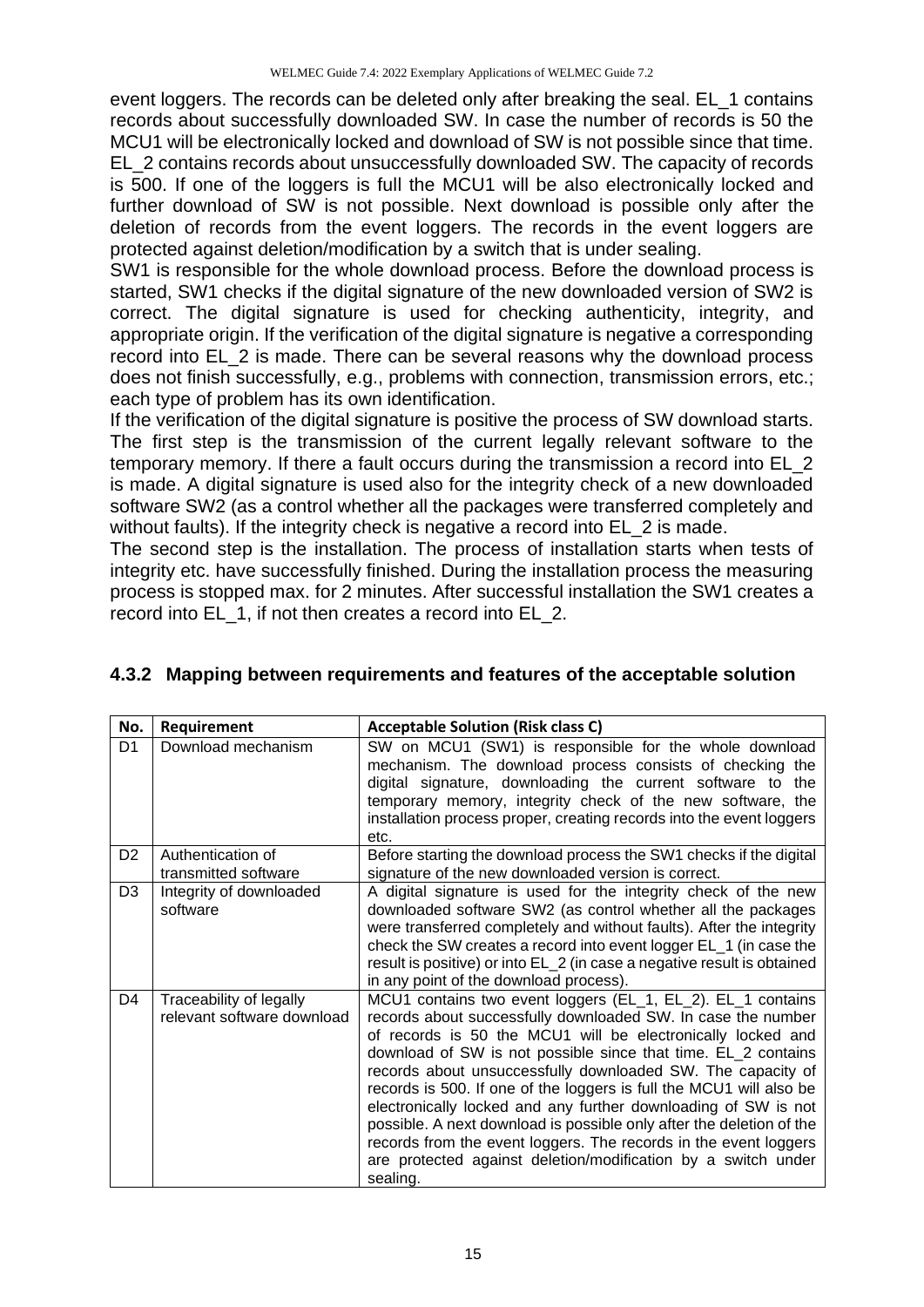**Table 4-3**: Technical requirements and acceptable solutions description for the download of legally relevant software

#### <span id="page-15-0"></span>**4.4 Extension O: Category 1 Component**

This example deals with a measuring instrument with an embedded PC and focuses primarily on the application of Extension O to a category 1 component.



Figure 4-4: System overview of the category 1 component.

#### <span id="page-15-1"></span>**4.4.1 Assumptions Regarding the Instrument**

- The sensor fulfils all type P requirements as well as extension T requirements for closed networks regarding measurement data transmission to the embedded PC.
- All type U requirements are fulfilled by the embedded PC.
- The software checksum of the sensor is checked daily and sent to the embedded PC together with the version number for indication upon command.
- The legally relevant indication is realized by means of a hardware display attached to the embedded PC. Measurement data retrieved via the communication interface of the instrument is not legally relevant.

#### <span id="page-15-2"></span>**4.4.2 Applicable Requirements for the Instrument**

- Type P requirements and extension T requirements for the sensor
- Type U requirements and extension O for the embedded PC

#### <span id="page-15-3"></span>**4.4.3 Description of the Acceptable Solution**

The category 1 component consists of a sensor with a digital output connected to a small, embedded PC inside a sealed housing. On the embedded PC runs a uboot boot loader and a Linux operating system, on which an application for visualization of the measurement result and error logging runs. The BIOS is secured by a random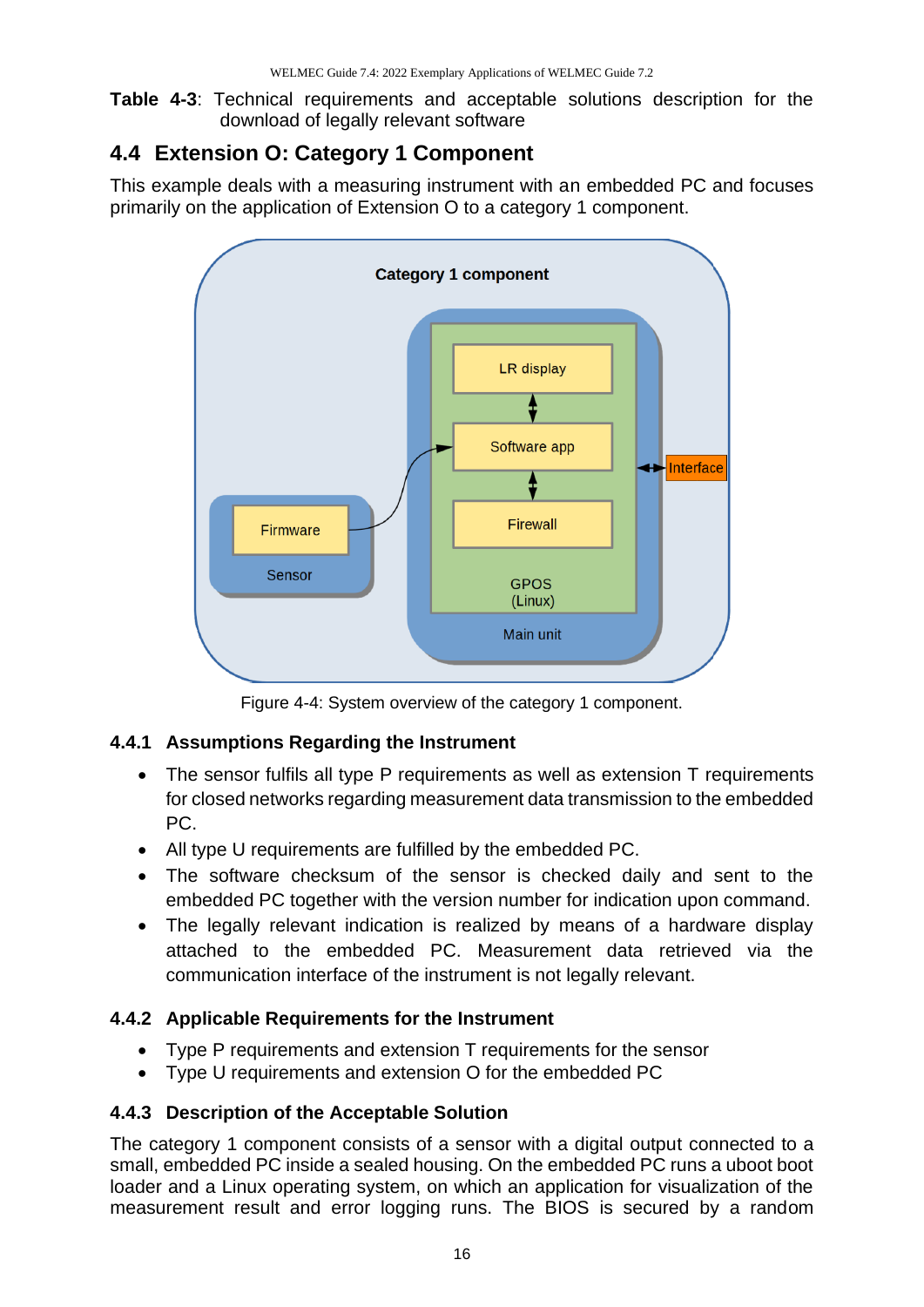password and protected by the sealed housing of the component. At start up, the uboot verifies the integrity of the operating system by means of a SHA256 calculated over the legally relevant operating system parts (boot configuration, /etc, /kernel, /lib). Only if the hash matches its reference value, is the operating system started. The hash and version number of the Linux distribution together with the kernel version are shown during booting. A legally relevant startup script, which is part of the boot configuration, then checks the integrity of the legally relevant application and shuts down the operating system in case of a mismatch. The application runs in Kiosk mode. For retrieving legally non-relevant measurement data from the device, NFC and an Ethernet interface exist. Both are logically mapped to the internal software interface protected on the operating system side by a firewall and by a command filter on the application level. The process priority of the application ensures that it always has sufficient CPU time.

| No.            | <b>Requirement</b>                                                    | <b>Acceptable Solution (Risk class C)</b>                                                                                                                                                                                                                                                                     |
|----------------|-----------------------------------------------------------------------|---------------------------------------------------------------------------------------------------------------------------------------------------------------------------------------------------------------------------------------------------------------------------------------------------------------|
| O <sub>1</sub> | Hardware                                                              | Sealed housing with open NFC and Ethernet interfaces.<br>٠                                                                                                                                                                                                                                                    |
| O <sub>2</sub> | Boot process                                                          | Password securing of the BIOS together with the sealed<br>$\bullet$<br>housing ensures the uboot cannot be circumvented.<br>Uboot checks the integrity of the operating system. The startup<br>٠<br>script checks the integrity of the application and shuts down the<br>operating system if the check fails. |
| O3             | System resources                                                      | The fixed software environment together with the process<br>٠<br>priority of the legally relevant application ensure that there are<br>always enough resources for the legally relevant application.                                                                                                          |
| O <sub>4</sub> | Protection during use                                                 | The startup procedure ensures that the Kiosk mode is always<br>٠<br>established, and that the user cannot gain access to the<br>operating system functions.                                                                                                                                                   |
| O5             | Protective interfaces                                                 | The firewall configuration ensures that only a limited number of<br>$\bullet$<br>ports are open for external communication.                                                                                                                                                                                   |
| O6             | Identification of<br>the<br>operating system and<br>its configuration | Version of Linux distribution and SHA256 over legally relevant<br>$\bullet$<br>operating system parts are indicated on the display during<br>booting.                                                                                                                                                         |
| O7             | Protection<br>the<br>οf<br>operating system                           | SHA256 over boot configuration, /etc, /kernel, /lib.<br>$\bullet$                                                                                                                                                                                                                                             |

<span id="page-16-0"></span>

|  |  | 4.4.4 Mapping Between Requirements and Features of the Acceptable Solution |
|--|--|----------------------------------------------------------------------------|
|  |  |                                                                            |

#### <span id="page-16-1"></span>**4.5 Extension O: Category 2 Component**

This example deals with a measuring instrument with a PC and focuses primarily on the application of Extension O to a category 2 component.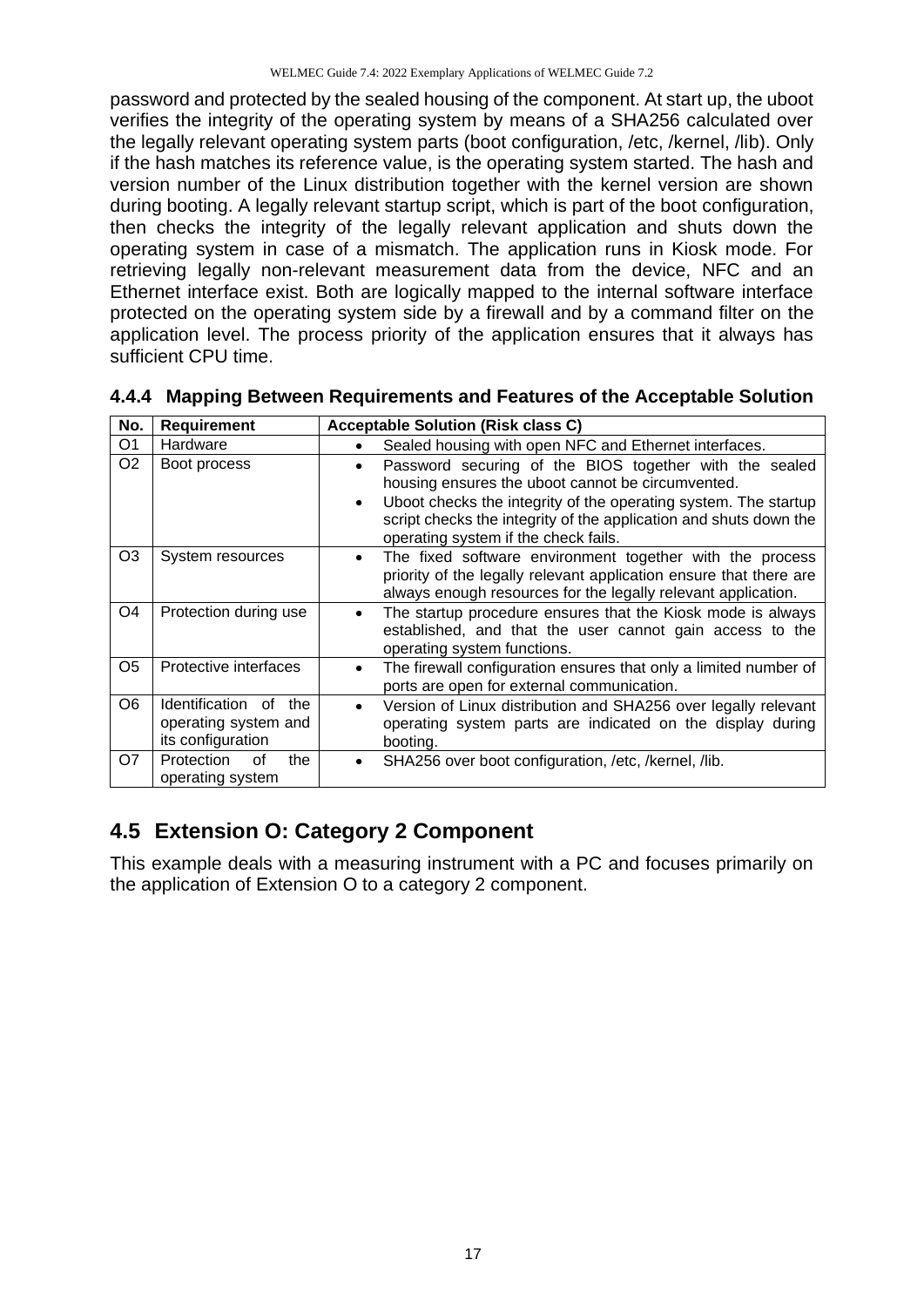

Figure 4-5: System overview of a measuring instrument, consisting of a primary digital display, measuring module, PC, secondary display, and simple recipient printer.

#### <span id="page-17-0"></span>**4.5.1 Assumptions Regarding the Measuring Instrument**

- The measuring module fulfils the type P requirements completely. No legally non-relevant software runs on the measuring module. The measuring module is connected by only one serial port interface that is used for communication with the PC. Extension T requirements for closed networks regarding measurement data transmission to the PC are fulfilled.
- The primary indication is realized by means of a digital, hardware display connected to the measuring module (category 1 component).
- A technical working group has assigned the PC to category 2. All U requirements and extensions S, D, L, and T for closed networks are fulfilled by the PC.
- No legally relevant data can be retrieved via the communication interface of the PC.

#### <span id="page-17-1"></span>**4.5.2 Applicable Requirements for the instrument**

- Type P requirements and extension T requirements for the measuring module.
- Type U requirements, T requirements, S requirements, L requirements, D requirements, and extension O category 2 for the PC under the conditions that a technical working group has assigned the component to category 2.

#### <span id="page-17-2"></span>**4.5.3 Description of the Acceptable Solution for the PC**

The application runs in Kiosk mode. The process priority of the application ensures that it always has sufficient CPU time.

The software checksum of the LR SW.dll is indicated on the secondary display and can be checked upon startup and is presented upon command together with the version number.

The LR SW.dll consist of all legally relevant functions. The legally non-relevant APP.exe is used for other purposes. The interfaces to connect peripheral devices (e.g., keypad, printer, mouse) and for communication with the tax authority system such as USB, Ethernet, are protected. USB policies ensure that only pre-selected devices can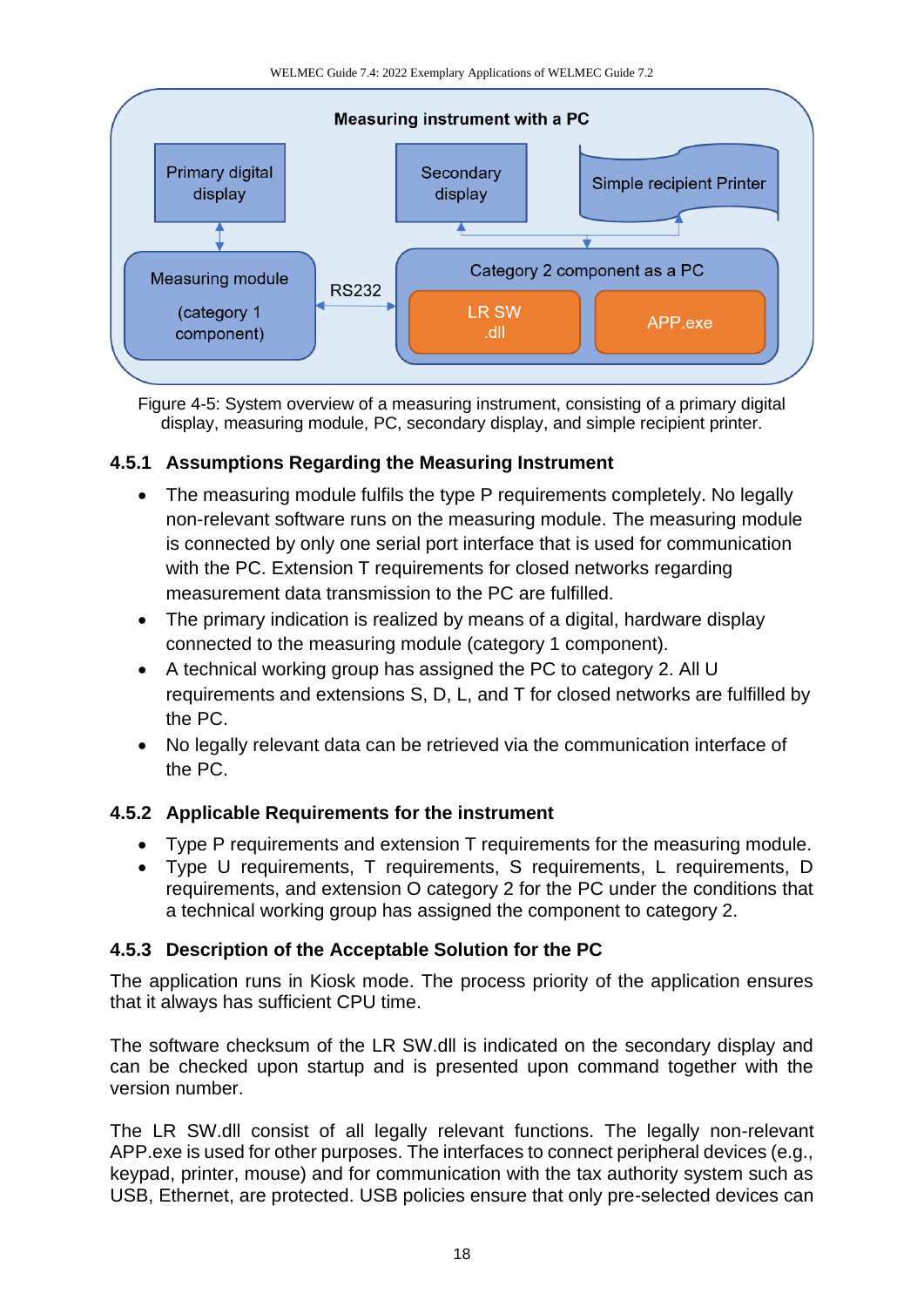be connected to the PC. Windows firewall configuration ensures that only a limited number of ports are open for external communication.

The OS is identified by the version of Windows 7 Embedded and by a SHA256 over specific legally relevant configuration files and registry keys. The identification is shown by the LR SW.dll upon command. There are no direct memory access interfaces. The hash is checked by the application which shuts down the system in case of a mismatch.

| No.            | Requirement                                                        | <b>Acceptable Solution (Risk class C)</b>                                                                                                                                                                                         |
|----------------|--------------------------------------------------------------------|-----------------------------------------------------------------------------------------------------------------------------------------------------------------------------------------------------------------------------------|
| O <sub>1</sub> | Hardware                                                           | Sealed housing of the PC with open USB, Ethernet interfaces.<br>٠<br>Hardware interfaces that can influence the OS are disabled by<br>$\bullet$<br>the OS.<br>There are no direct memory access interfaces.<br>$\bullet$          |
| O <sub>3</sub> | System resources                                                   | Kiosk mode together with the process priority of the legally<br>$\bullet$<br>relevant application ensure that there are always enough<br>resources for the legally relevant application.                                          |
| O <sub>4</sub> | Protection during use                                              | The startup procedure ensures that the Kiosk mode is always<br>$\bullet$<br>established, and that the user cannot gain access to the<br>operating system functions.                                                               |
| O <sub>5</sub> | Protective interfaces                                              | Windows firewall configuration ensures that only a limited<br>$\bullet$<br>number of ports are open for external communication.<br>USB policies ensure that only pre-selected devices can be<br>$\bullet$<br>connected to the PC. |
| O <sub>6</sub> | Identification of the<br>operating system and<br>its configuration | Version of Windows 7 Embedded operating system.<br>٠<br>SHA256 over specific legally relevant configuration files and<br>registry keys.                                                                                           |
| O7             | Protection<br>οf<br>the<br>operating system                        | SHA256 over specific legally relevant configuration files and<br>$\bullet$<br>registry keys checked by the application.                                                                                                           |

<span id="page-18-0"></span>**4.5.4 Mapping Between Requirements and Features of the Acceptable Solution**

# <span id="page-18-1"></span>**5 References and Literature**

- [1] WELMEC guide 7.2 "Software", https://www.welmec.org/documents/guides/72/
- [2] DIRECTIVE 2014/32/EU OF THE EUROPEAN PARLIAMENT AND OF THE COUNCIL of 26 February 2014 on the harmonisation of the laws of the Member States relating to the making available on the market of measuring instruments (recast), Official Journal of the European Union L 96/149, 29.3.2014
- [3] Directive 2004/22/EC of the European Parliament and of the Council of 31 March 2004 on measuring instruments. Official Journal of the European Union L 135/1, 30.4.2004
- [4] Draft WELMEC guide 7.3 "Reference Architectures Based on WELMEC Guide 7.2"